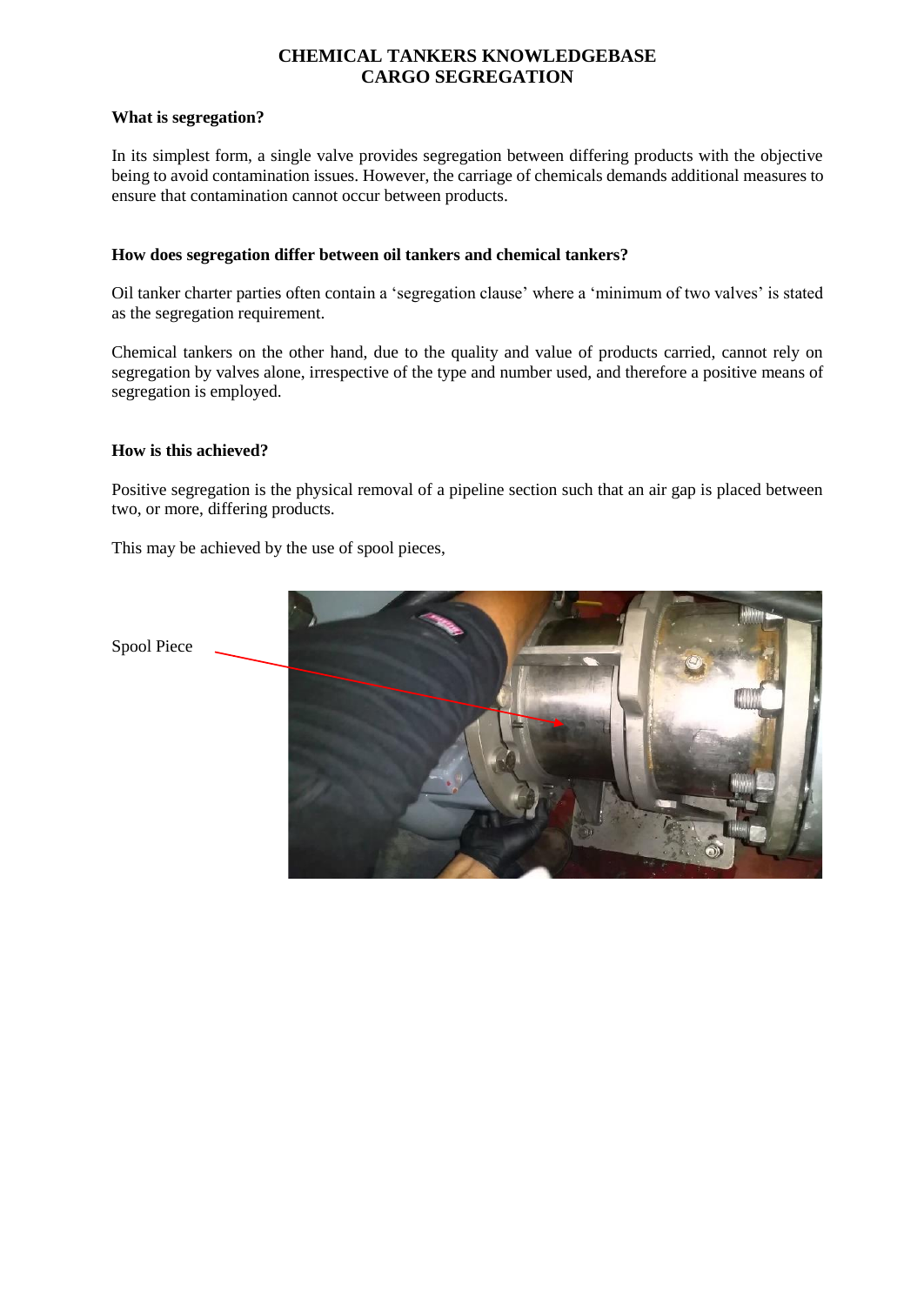or by the removal of valves or by proprietary methods, such as 'Suet' valves or 'blind flange valves'.



Suet Valves.

The cover gasket being placed inside the valve; so as to be visible, indicates that the valve is isolated.

## **What is required to be segregated by positive isolation?**

All means of common communication between two, or more differing products, be they liquid or vapour, must be positively segregated. These common links would include all liquid and vapour lines plus tank cleaning lines, but not cargo heating systems, since they have no open communication between the differing products.

This includes any 'small bore' lines, including stripping lines, clearing lines, drain lines and crossconnection lines. Any and all lines, liquid or vapour, that connect between two dissimilar products must be positively segregated.

### **All this takes time and effort, what is the legality behind this?**

The IBC Code (3.1) states that for cargoes that are required to be *segregated* from each other due to the possibility of a hazardous reaction occurring between them,are required to be *separate*d (3.1.4) by either of two means:

- 1/ By removing spool-pieces or valves and blanking the pipe ends; or:
- 2/ By arranging two spectacle flanges in series, with provisions for detecting leakage into the pipe between the two spectacle flanges.

*Separate* is also defined by the Code (1.3.32) as a cargo piping system or cargo vent system that is not connected to another cargo piping or cargo vent system.

Cargoes that are subject to this IBC Code requirement, can be identified by the code 15.12.3 (Toxic products) in Column 'o' of Chapter 17 'Summary of minimum requirements'.

The term 'Positive segregation' is commonly used to describe such '*separate segregation'.*

Apart from the few 'Toxic Products' identified in the IBC Code, there are no legal requirements for products to be 'positively segregated', therefore for most products, segregation is driven by commercial interests.

However, for any disputes arising from contamination, the first, and immediate, response is to study the isolation or segregation methods conducted between the *contaminated* cargo and all other spaces.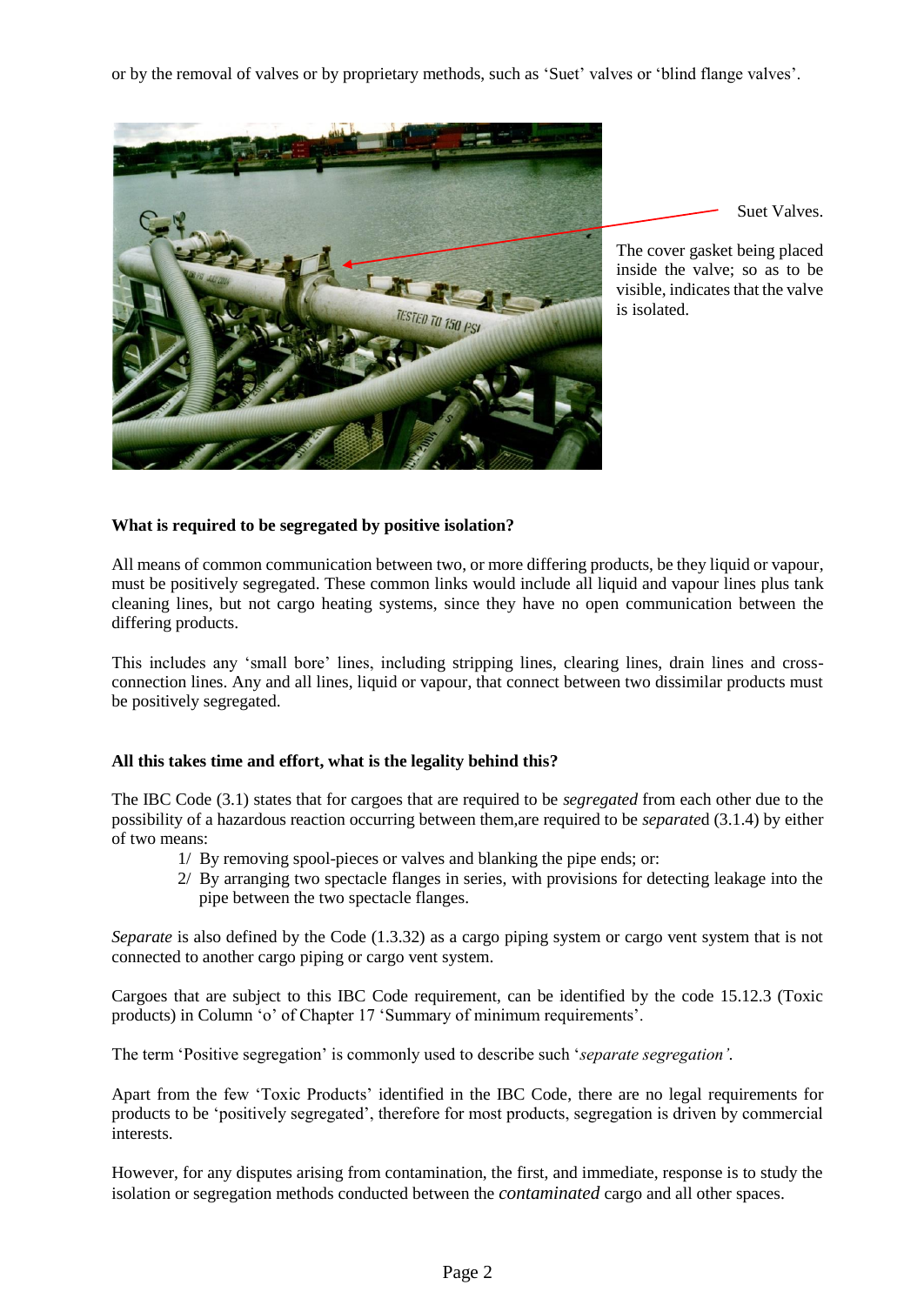Should the means of segregation be found to be conducted by valves alone, than this will be considered the source of the contamination and be put under intense scrutiny.

### **Are means of 'positive segregation commonly fitted to Chemical Tankers?**

Only those Chemicals Tankers carrying products with the nomination 15.12.3, and identified as such in the Vessels Certificate of Fitness, are required to be fitted with the methods described in the IBC Code Section 3.1.

However, methods of providing 'positive segregation' that do not fully comply with the Code are commonly fitted. These may include insertion of a spade in a pipeline or by a single spectacle piece.



A single Spectacle Piece.

The position of the piece is immediately apparent.

### **How thick should a spade or spacer be?**

As a rule of thumb, the following formula can be used to calculate the thickness of the required spacer:  $(P X D) / 10 = T (mm)$ 

 $P = System pressure (Barg) / D = Line Diameter (in) / T = Space thickness (mm)$